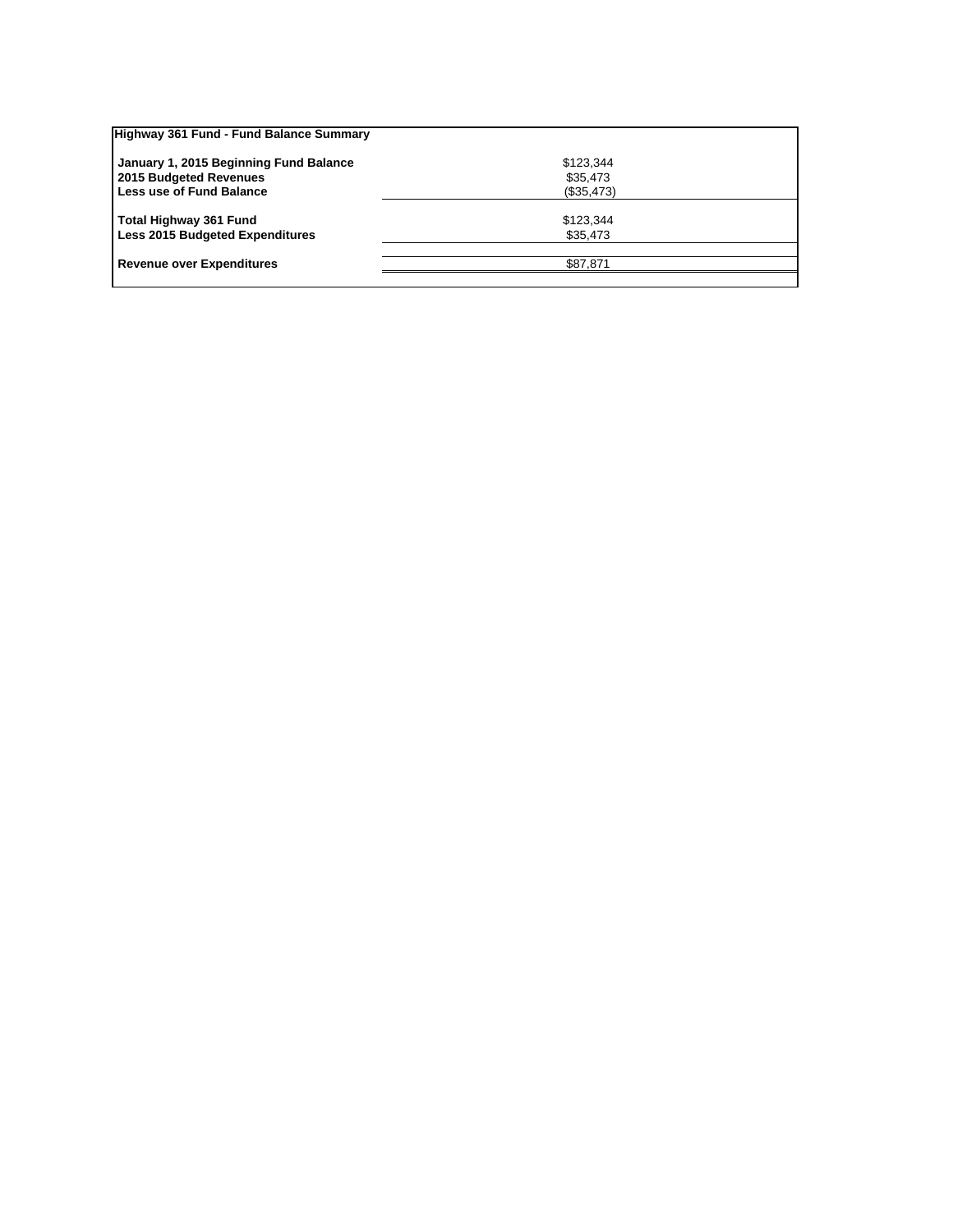## OUR A Y COUNTY REVENUE & EXPENSE REPORT - UNAUDITED AS OF: JANUARY 1ST, 2015

750-HIGHWAY 351 FUND PINANCIAL SUMMARY

|                       | <b>CURRENT</b><br><b>BUDGET</b> | <b>CURRENT</b><br>PERIOD | YEAR TO DATE<br><b>ACTUAL</b> | <b>BUDGET</b><br><b>BALANCE</b> | % OF<br><b>BUDGET</b> |
|-----------------------|---------------------------------|--------------------------|-------------------------------|---------------------------------|-----------------------|
| REVENUE SUMMARY       |                                 |                          |                               |                                 |                       |
| OTHER ADMINISTRATION  | 35,473.00                       | 0.00                     | 0.00                          | 35,473.00                       | 0.00                  |
| <b>TOTAL REVENUES</b> | 35,473.00                       | 0.00                     | 0.00                          | 35,473.00                       | 0.00<br>-------       |
| EXPENDITURE SUMMARY   |                                 |                          |                               |                                 |                       |
| OTHER ADMINISTRATION  | 35,473.00                       | 0.00                     | 0.00                          | 35,473.00                       | 0.00                  |
| TOTAL EXPENDITURES    | 35,473.00                       | 0.00                     | 0.00                          | 35,473.00                       | 0.00                  |
|                       |                                 |                          |                               |                                 | ------                |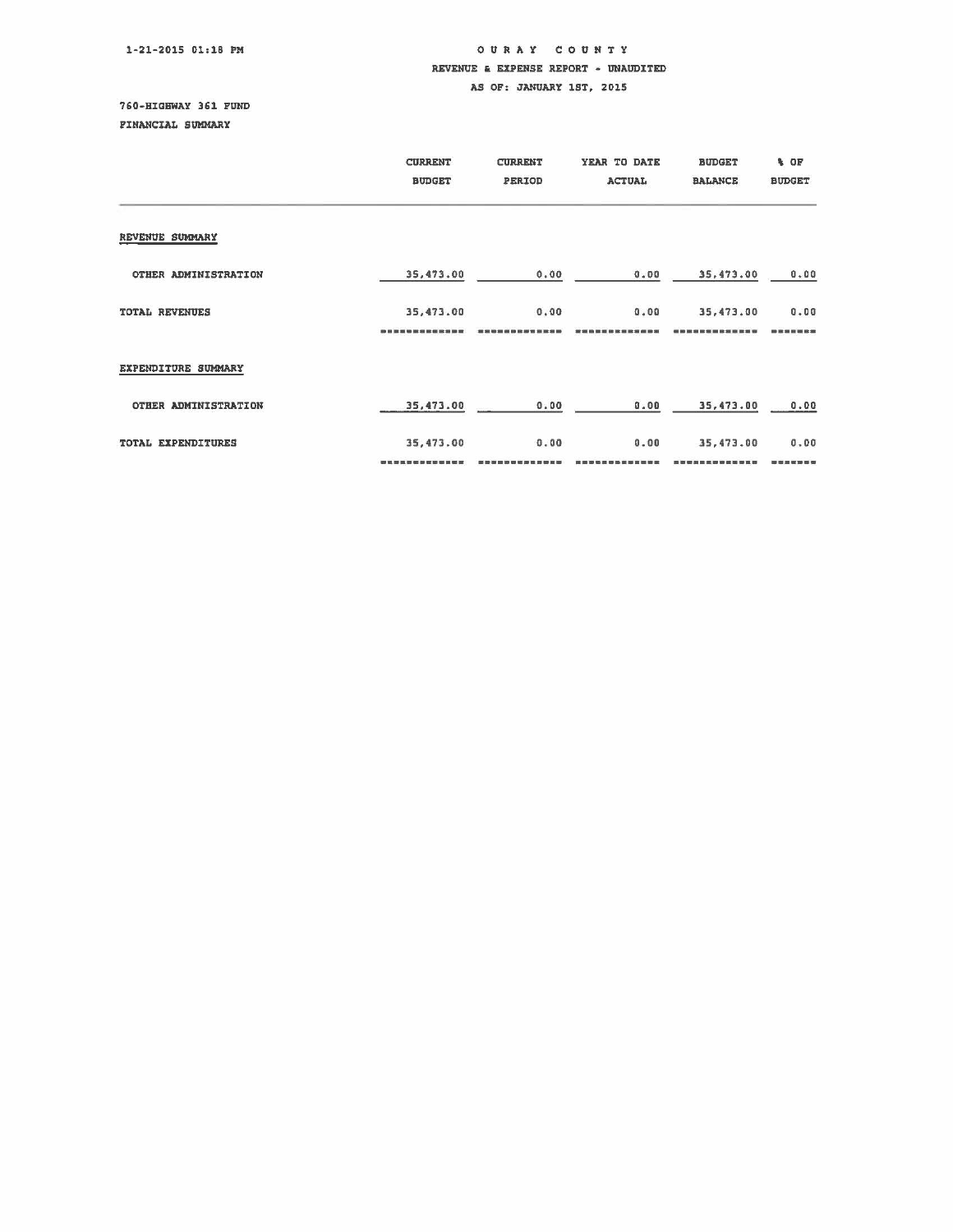lw21·2015 01:18 PM

o U RAY COUNTY BUDGET REPORT

PAGE: 1

AS OF: JANUARY 1ST, 2015

760-HIGHWAY 361 FUND

| <b>REVENUES</b> |  |
|-----------------|--|
|                 |  |

| <b>REVENUES</b>                       |                                     |                       |                       |                       |
|---------------------------------------|-------------------------------------|-----------------------|-----------------------|-----------------------|
|                                       | 2013<br><b>ACTUAL</b>               | 2014<br><b>BUDGET</b> | 2014<br><b>ACTUAL</b> | 2015<br><b>BUDGET</b> |
| OTHER ADMINISTRATION                  |                                     |                       |                       |                       |
| <b>OTHER REVENUE</b>                  |                                     |                       |                       |                       |
| 000-6105 RETURN ON INVESTMENTS        | 772.13                              | 0.00                  | 877.40                | 0.00                  |
| TOTAL OTHER REVENUE                   | 772.13                              | 0.00                  | 877.40                | 0.00                  |
| REIMBURSEMENT<br><b>TOTAL</b>         |                                     |                       |                       |                       |
| <b>STATE GRANTS</b>                   |                                     |                       |                       |                       |
| 000-6715 CR 361 - DOLA PLANNING GRANT | 0.00                                | 20,757.00             | 18,500.36             | 0.00                  |
| TOTAL STATE GRANTS                    | 0.00                                | 20,757.00             | 18,500.36             | 0.00                  |
| FEDERAL GRANTS                        |                                     |                       |                       |                       |
| TOTAL                                 |                                     |                       |                       |                       |
| OTHER SOURCES/USES                    |                                     |                       |                       |                       |
| 000-6991 FUND BALANCE                 | 36,228.59                           | 23, 134.00            | 0.00                  | 35,473.00             |
| TOTAL OTHER SOURCES/USES              | 36,228.59                           | 23,134.00             | 0.00                  | 35,473.00             |
| TOTAL OTHER ADMINISTRATION            | 37,000,72                           | 43,891.00             | 19.377.76             | 35,473.00             |
|                                       | 10 20 21 22 23 24 25 26 27 38 30 30 | 第四世纪前期前的第四世纪          |                       |                       |
| <b>TOTAL REVENUES</b><br>***<br>青青青   | 37,000.72                           | 43,891.00             | 19, 377.76            | 35, 473, 00           |
|                                       |                                     |                       |                       | ,,,,,,,,,,,,          |